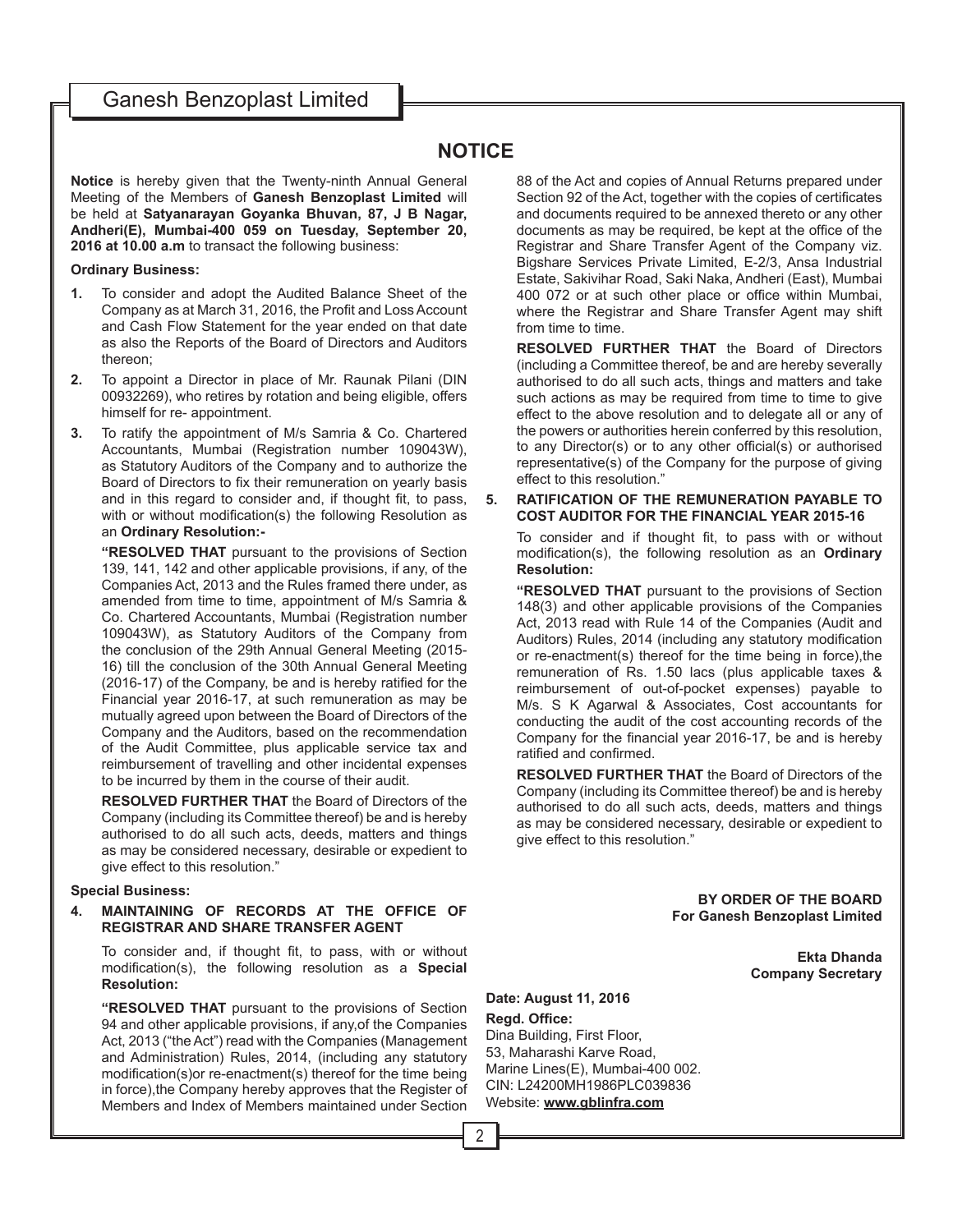# 29th Annual Report 2015-2016

### **Notes:**

- 1. A relevant Extract pursuant to Section 102 of the Companies Act, 2013 in respect of Item No. 4 & 5 of the notice set out above is annexed hereto.
- 2. **A MEMBER ENTITLED TO ATTEND AND VOTE AT THE MEETING IS ENTITLED TO APPOINT PROXY/PROXIES TO ATTEND AND VOTE INSTEAD OF HIMSELF/ HERSELF. SUCH A PROXY/ PROXIES NEED NOT BE A MEMBER OF THE COMPANY.** THE INSTRUMENT OF PROXY IN ORDER TO BE EFFECTIVE, SHOULD BE DEPOSITED AT THE REGISTERED OFFICE OF THE COMPANY, DULY COMPLETED AND SIGNED, NOT LESS THAN 48 HOURS BEFORE THE COMMENCEMENT OF THE MEETING.

PROXIES SUBMITTED ON BEHALF OF THE COMPANIES, SOCIETIES ETC., MUST BE SUPPORTED BY AN APPROPRIATE RESOLUTION/AUTHORITY, AS APPLICABLE. A PERSON CAN ACT AS PROXY ON BEHALF OF MEMBERS NOT EXCEEDING FIFTY (50) AND HOLDING IN THE AGGREGATE NOT MORE THAN TEN PERCENT OF THE TOTAL SHARE CAPITAL OF THE COMPANY. IN CASE A PROXY IS PROPOSED TO BE APPOINTED BY A MEMBER HOLDING MORE THAN TEN (10) PER CENT OF THE TOTAL SHARE CAPITAL OF THE COMPANY CARRYING VOTING RIGHTS, THEN SUCH PROXY SHALL NOT ACT AS A PROXY FOR ANY OTHER PERSON OR SHAREHOLDER.

- 3. Only Registered Members of the Company or any proxy appointed by such Registered Member may attend and vote at the Meeting as provided under the provisions of the Companies Act, 2013. In case any shareholder has voted electronically, then he/she can participate in the meeting but not vote.
- 4. Corporate Members are requested to send a duly certified copy of the Board Resolution pursuant to Section 113 of the Companies Act, 2013 / Power of Attorney authorizing their representative(s) to attend and vote on their behalf at the Meeting.
- 5. The Register of Members and Share Transfer Books of the Company will be closed from **Wednesday, the 14th September, 2016 to Tuesday, the 20th September, 2016 (both days inclusive).**
- 6. Members are requested to bring the attendance slip at the Annual General Meeting. Members who hold shares in dematerialized form are requested to write their Client ID and DP ID and those who hold shares in physical form are requested to write their folio number in the attendance slip. Duplicate attendance Slip and/ or copies of the Annual report shall not be issued/available at the venue of the meeting.
- 7. Members holding shares in physical form and wishing to make / change a nomination in respect of their shareholding in the Company, as permitted under Section 72 of the Companies Act, 2013 may submit the prescribed

particulars in Form No. SH-13 (Nomination Form) or SH-14 (Cancellation or Variation of Nomination), to the Company or the Company's RTA. Members holding shares in electronic form may contact their respective Depository Participants for availing this facility.

- 8. Members holding shares in electronic form are requested to intimate immediately any change in their address to their Depository Participants with whom they are maintaining their demat accounts. Members holding shares in physical form are requested to advise any change in their address immediately to the Company/RTA.
- 9. Members holding shares in physical form are requested to consider converting their holdings to dematerialized form in their own interest and convenience purpose.
- 10. Details under Regulation 36(3) of the Listing Regulations in respect of the directors seeking appointment/re-appointment at the Annual General Meeting (AGM), forms integral part of the Notice.
- 11. **Members must quote their folio Number/ Demat Account Number and Contact Number etc in all correspondence with the Company/ RTA. Members are requested to address all correspondence matters to Registrar & Share Transfer Agent, "M/s Bigshare Services Private Limited", E-2/3, Ansa Industrial Estate, Sakivihar Road, Saki Naka, Andheri ( E), Mumbai-400 072, Ph No. 022- 28470652/40430200, E-mail Id: info@bigshareonline.com.**
- 12. The Securities and Exchange Board of India (SEBI) has mandated the submission of Permanent Account Number (PAN) by every participant in securities market. Members holding shares in electronic form are, therefore, requested to submit the PAN to their Depository Participants with whom they are maintaining their demat accounts. Members holding shares in physical form can submit their PAN details to the Company or the Company's RTA.
- 13. Electronic copy of the Annual Report for 2015-16, Notice of the 29th Annual General Meeting of the Company inter alia indicating the process and manner of remote e-voting along with Attendance Slip/Proxy Form is being sent to all the members whose email IDs are registered with the Company/ Depository Participant(s) for communication purposes unless any member has requested for a hard copy of the same. For members who have not registered their email address, physical copies of the Notice of the 29th Annual General Meeting of the Company inter alia indicating the process and manner of remote e-voting along with Attendance Slip/Proxy Form is being sent in the permitted mode.
- 14. **Members who have not yet registered their e-mail addresses so far are requested to register their e-mail addresses for receiving all communications including Annual Report, Notices, Circulars etc. from the Company electronically.**
- 15. Members may also note that the Notice of the 29th Annual General Meeting and the Annual Report for 2015-16 will also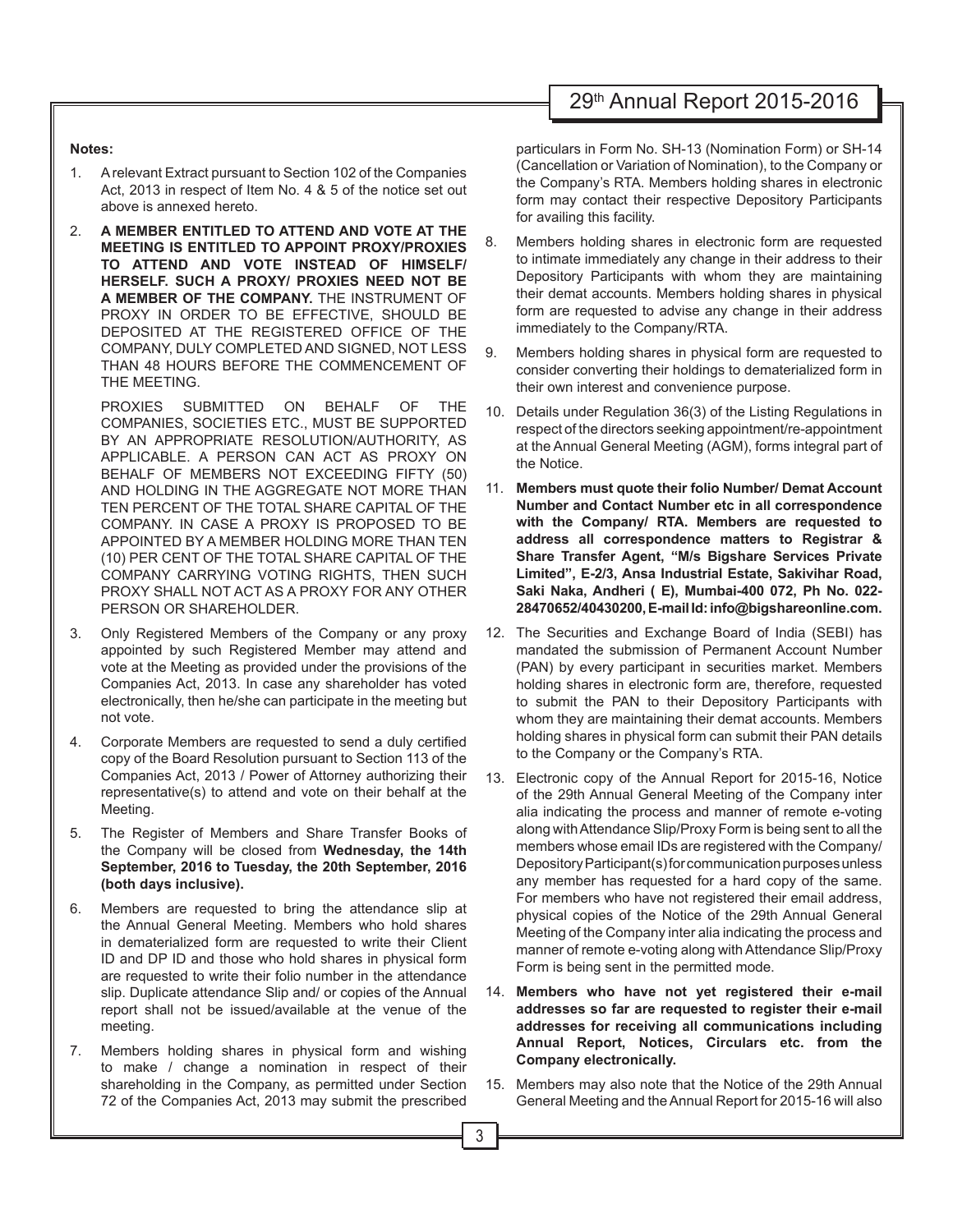## Ganesh Benzoplast Limited

be available on the Company's website **www.gblinfra.com**  for their download.

- 16. All documents referred to in the accompanying Notice and the Explanatory Statement shall be open for inspection at the Registered Office of the Company during normal business hours on all working days, up to and including the date of the AGM.
- 17. **Voting through electronic means**
	- i. In compliance with provisions of Section 108 of the Companies Act, 2013 read with Rule 20 of the Companies (Management and Administration) Rules, 2014 as amended by the Companies (Management and Administration) Amendment Rules, 2015 and Regulation 44 of the Listing Regulations, the Company is pleased to provide to the members, the facility of voting by electronic means in respect of business to be transacted at the Meeting which includes the facility of casting the votes by the Members using an electronic voting system from a place other than venue of the Meeting ("remote e-voting") and the same will be provided by **Central Depository Services (India) Limited (CDSL)**.
	- ii. The facility of voting through ballot or polling paper shall also be made available for the members at the Meeting who have not been able to vote electronically and who are attending the Meeting. The members who have cast their vote electronically would be entitled to attend the Meeting but would not be permitted to cast their vote again at the Meeting. The facility to vote by electronic voting system will not be provided at the Meeting.
	- iii. The remote e-voting period commences on **Saturday, September 17, 2016 (10.00 a.m. IST) and ends on Monday, September 19, 2016 (5.00 p.m. IST).** During this period, Members of the Company, holding shares either in physical form or in dematerialized form, as on the close of working hours on **Tuesday, September 13, 2016 ('Cut-off date')** may cast their vote electronically. The remote e-voting module shall be disabled by CDSL for voting on **Monday, September 19, 2016 after 5.00 p.m. IST.** Once the vote on a resolution is cast by the Member, he/she shall not be allowed to change it subsequently.

Process and Manner for Members Opting for Remote E-Voting

The instructions to members for remote e-voting are as under:

- a) The shareholders should log on to the e-voting website **www.evotingindia.com**
- b) Click on Shareholders.
- c) Now Enter your User ID;
	- i. For CDSL: 16 digits beneficiary  $ID$ ;
	- ii. For NSDL: 8 Character DP ID followed by 8 Digits Client ID;
- iii. Members holding shares in Physical Form should enter Folio Number registered with the Company.
- d) Next enter the Image Verification as displayed and Click on Login.
- e) If you are holding shares in demat form and had logged on to **www.evotingindia.com** and voted on an earlier voting of any Company, then your existing password is to be used.
- f) If you are a FIRST TIME USER follow the steps given below:

| For Members holding shares in Demat Form and<br><b>Physical Form</b> |                                                                                                                                                                                                                                                                                      |  |
|----------------------------------------------------------------------|--------------------------------------------------------------------------------------------------------------------------------------------------------------------------------------------------------------------------------------------------------------------------------------|--|
| <b>PAN</b>                                                           | Enter your 10 digit alpha-numeric PAN<br>by Income Tax Department<br>issued<br>(Applicable for both demat shareholders as<br>well as physical shareholders)                                                                                                                          |  |
|                                                                      | • Members who have not updated their PAN<br>with the Company/Depository Particpants<br>are requested to use the first two letters of<br>their name and the 8 digits of the sequence<br>number (refer serial no. printed on the<br>name and address sticker/mail) in the PAN<br>field |  |
|                                                                      | • In case the sequence number is less than<br>8 digits enter the applicable 0's before the<br>number after the first two characters of the<br>name in CAPITAL letters. Eg. If your name<br>is Ramesh Kumar with sequence number<br>1 then enter RA00000001 in the PAN field.         |  |
| <b>Dividend</b><br>Bank<br>Details<br>or Date<br>of Birth<br>(DOB)   | Enter the Dividend Bank Details or Date of<br>Birth (in dd/mm/yyyy format) as recorded<br>in your demat account or in the Company<br>records in order to login                                                                                                                       |  |
|                                                                      | • If both the details are not recorded with the<br>depository or Company, please enter the<br>member id/ Folio no, in the dividend bank<br>details field as mentioned in instruction (e).                                                                                            |  |

g) After entering these details appropriately, click on "SUBMIT" tab.

- h) Members holding shares in physical form will then directly reach the Company selection screen. However, member sholding shares in demat form will now reach 'Password Creation' menu wherein they are required to mandatorily enter their login password in the new password field.
- i) Kindly note that this password is to be also used by the demat holders for voting for resolutions of any other Company on which they are eligible to vote, provided that Company opts for e-voting through CDSL platform. It is strongly recommended not to share your password with any other person and take utmost care to keep your password confidential.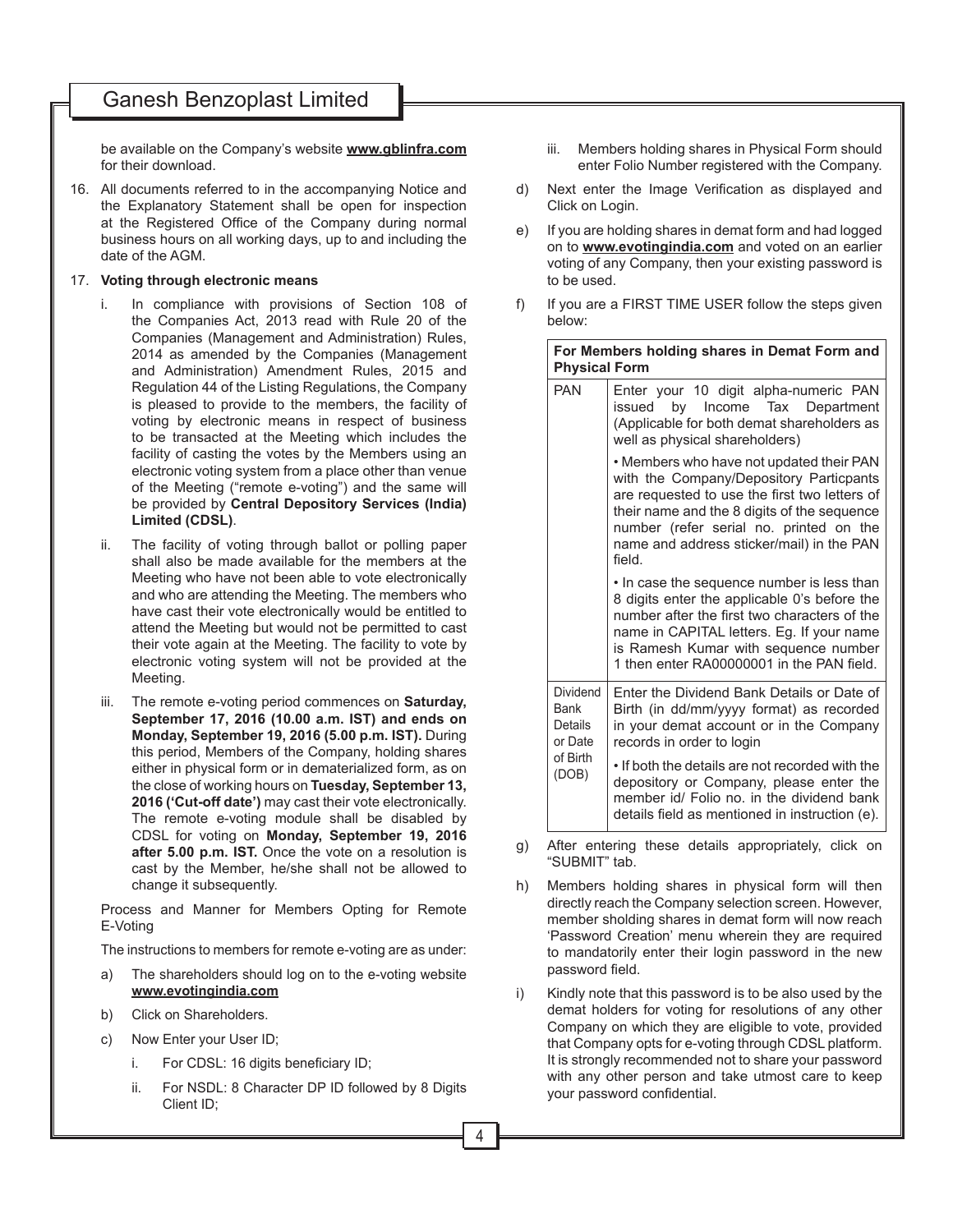# 29th Annual Report 2015-2016

- j) For Members holding shares in physical form, the details can be used only for e-voting on the resolutions contained in this Notice.
- k) Click on the EVSN for the relevant<Company name> on which you choose to vote.
- l) On the voting page, you will see "RESOLUTION DESCRIPTION" and against the same the option "YES/NO" for voting. Select the option YES or NO as desired. The option YES implies that you assent to the Resolution and option NO implies that you dissent to the Resolution.
- m) Click on the "RESOLUTIONS FILE LINK" if you wish to view the entire Resolution details.
- n) After selecting the Resolution you have decided to vote on, click on "SUBMIT". A confirmation box will be displayed. If you wish to confirm your vote, click on "OK", else to change your vote, click on "CANCEL" and accordingly modify your vote.
- o) Once you "CONFIRM" your vote on the resolution, you will not be allowed to modify your vote.
- p) You can also take out print of the voting done by you by clicking on "Click here to print" option on the Voting page.
- q) If Demat account holder has forgotten the changed password then Enter the User ID and the image verification code and click on Forgot Password & enter the details as prompted by the system.
- r) Shareholders can also cast their vote using CDSL's mobile app m-Voting available for android based mobiles. The m-Voting app can be downloaded from Google Play Store, Apple and Windows phone. Please follow the instructions as prompted by the mobile app while voting on your mobile.
- s) Note for Non–Individual Shareholders and Custodians
	- Non-Individual shareholders (i.e. other than Individuals, HUF, NRI etc.) and Custodian are required to log on to **www.evotingindia.com** and register themselves as Corporates.
	- A scanned copy of the Registration Form bearing the stamp and sign of the entity should be emailed to **helpdesk.evoting@cdslindia.com.**
	- After receiving the login details a compliance user should be created using the admin login and password.The Compliance user would be able to link the account(s) for which they wish to vote on.
	- The list of accounts should be mailed to **helpdesk. evoting@cdslindia.com** and on approval of the accounts they would be able to cast their vote.
- A scanned copy of the Board Resolution and Power of Attorney (POA) which they have issued in favour of the Custodian, if any, should be uploaded in PDF format in the system for the scrutinizer to verify the same.
- t) In case you have any queries or issues regarding e-voting, you may refer the, Frequently Asked Questions ("FAQs") and e-voting manual available at **www.evotingindia.com**, under help section or write an email to **helpdesk.evoting@cdslindia.com**.
- 18. General Instructions / information for members for voting on the Resolutions :
	- a) The voting rights of members shall be in proportion to their share of the paid up equity share capital of the Company as on the cutoff date. A person whose name is recorded in the Register of Members or in the Register of Beneficial Owners maintained by the Depositories as on the cut-off date only shall be entitled to avail the facility of remote e-voting or voting at the AGM.
	- b) Mr. Vijay Kumar Mishra (Membership No.5023), Partner of VKM & Associates, Practicing Company Secretary who has consented to act as the scrutinizer, has been appointed as the scrutinizer to scrutinize the remote e-voting process/ballot/poll in a fair and transparent manner.
	- c) The Chairman shall, at the Meeting, at the end of discussion on the resolutions on which voting is to be held, allow voting with the assistance of scrutinizer, by use of ballot or polling paper for all those Members who are present at the Meeting but have not cast their votes by availing the remote e-voting facility.
	- d) Scrutinizer shall, immediately after the conclusion of the Meeting will first count the votes cast at the Meeting and thereafter unblock the votes in the presence of at least two witnesses not in the employment of the Company and within a period not exceeding 48 hours from the conclusion of the Meeting make a Consolidated Scrutinizer's Report of the votes cast in favour or against, if any, to the Chairman of the Company or any other person authorized by him in writing, who shall countersign the same and declare the result of the voting forthwith.
	- e) The results declared along with the Scrutinizer's Report shall be placed on the Company's website **www.gblinfra.com** and on the website of CDSL **www. evotingindia.com** immediately after the declaration of result by the Chairman or a person authorized by him in writing and communicated to the Bombay Stock Exchange Limited.